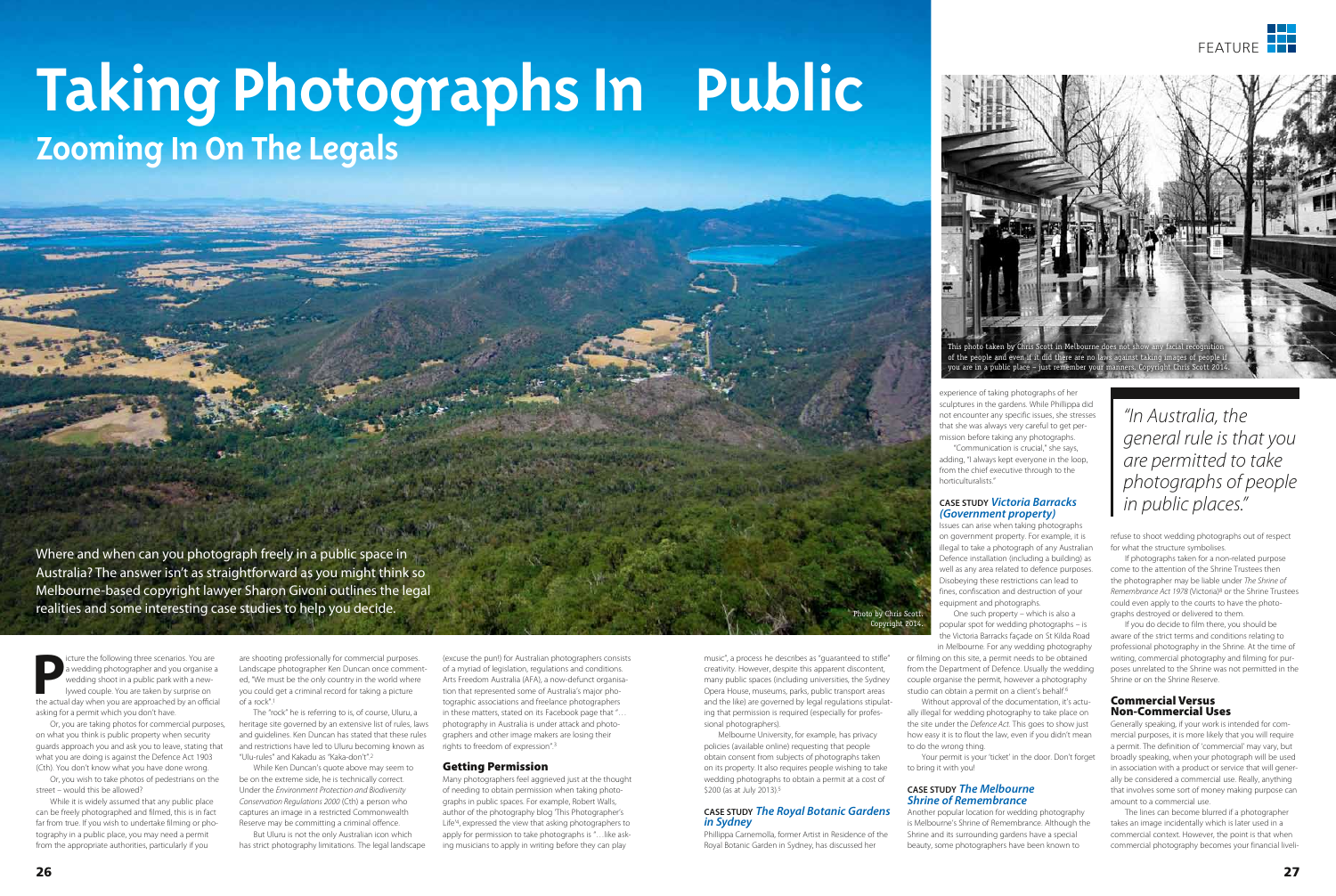

RIGHT & BELOW: Photo by Chris Scott. Copyright 2014.



hood it is best not to take risks. You don't want to find yourself in a circumstance where you on-sell the image to someone else only to have to later retract it due to the absence of a permit.

As inconvenient as they may appear to be, the rules and regulations are generally in place for a num-

### Case Studies From Around The World

- Since March 2014, photographers in Hungary are technically breaking the law if someone wanders into a shot and the photographer does not have permission.15
- In November 2013, a police officer in the United Kingdom threatened to arrest a photographer for taking photographs at the scene of a fatal crash in a public street.16
- In January 2007 in Miami, a photographer was forcefully arrested after a confrontation arose with security guards who stopped him from photographing on a platform at a train station. Following the incident a group was formed called 'Photography Is Not a Crime'17. The founder has been arrested multiple times since<sup>18</sup> and has constantly challenged the charges.
- In December 2011, a 15-year-old student received an out-of-court settlement, an apology and an affirmation of journalists' right to report freely from the Commissioner of Police in London, after he was arrested for taking photos at the Armed Forces Day parade in June 2010.19
- In February 2009, as part of an anti-terrorism campaign, a law was passed in the UK prohibiting photographers from taking pictures of members of the police force. Photographers protested claiming that the law intrudes unfairly on photographers' legitimate right to work and freedom.20

ber of reasons, including safety, privacy concerns and basic public order. Further, they ensure that not too many professional photographers are in the same place at the same time and set the standard for professional photographers (with rules relating to crew size, start and end times, permitted equipment and the like). In the case of general bans, the rules are in place to prevent photographs being taken surreptitiously and subsequently exposed on the internet.

Additionally, terrorism concerns have also led to restrictions of photography in popular public places.

#### Copyright Issues

It is important in this discussion to touch briefly on the issue of copyright. Basically, even if you have obtained permission to shoot in a specific location, you also need to be wary of not infringing copyright. Obtaining permission and infringing someone's copyright are very different matters when it comes to the law.

## **CASE STUDY** *Images Involving Other Peoples' Public Works*

While sculptures, monuments and artwork are generally protected in their own right under copyright laws and therefore can't be reproduced without authorisation from the copyright owner, sections 65 and 66 of the *Copyright Act 1968* (Cth) generally permit people to take photographs of buildings, models of buildings, sculptures and works of 'artistic craftsmanship' so long as the work is "situated, otherwise than temporarily, in a public place, or in premises open to the public".

#### **CASE STUDY** *Graffiti And Street Art*

Graffiti is also a relevant consideration for Australian photographers, particularly in Melbourne which has been colloquially dubbed as the 'Stencil Graffiti Capital'. Note that if a work of street art takes up the whole frame of your photograph you may need permission from the artist to avoid overstepping their rights.

#### People In Public Places

While ordinary members of the public may come up and tell you that you have no right to snap their image, as the law stands (subject to exceptions such as being on private property including schools and gyms), this is not the case. In Australia, the general rule is that you are permitted to take photographs of



people in public places. This is because, despite what many people think, there is no right to privacy that protects a person's image from being taken. Existing privacy laws in Australia are more concerned with storage and management of personal information and tend to apply in a business context.

In any event, nothing can replace common courtesy. Photographers should tell people that they are about to shoot and allow them the opportunity to step out of the frame. Some photographers have what they call the 'knuckle rule' – basically, if the person looks aggressive and the photographer thinks that they may get punched in the face, it's not worth the hassle.

Having stated all this, you need to be wary that there are public places which restrict the taking of photographs as discussed above9. So you always need to check, particularly if you are a professional photographer. It is one thing to take a happy snap in a social context, but quite another if you are a professional photographer (especially if a tripod and/or elaborate camera equipment is in sight).

#### Photographing People For A Commercial Purpose

While the general rule is that taking photos of people in public places is permitted, if, however, you are taking photos for a commercial purpose, such as for an advertisement, it is best to obtain a model release from the people in the photos.

Sometimes for news articles when it is not always practical to get consent, they tend to blur out faces to avoid facial recognition as a courtesy and show of respect to peoples' privacy, but as far as the law goes this is not strictly a legal requirement (although there are exceptions for example if someone is protected under the witness protection laws which others who have given information to police about criminal activities). Let's consider two examples.

# **CASE STUDY** *Street Photography: A Right Or An Invasion?*

In 1999, New York-based photographer Philip-Lorca diCorcia set up his camera on a tripod in Times Square, attached strobe lights to scaffolding across the street and took an arbitrary series of pictures of strangers passing under his lights. While it was described by one person as intensely melodramatic and strangely